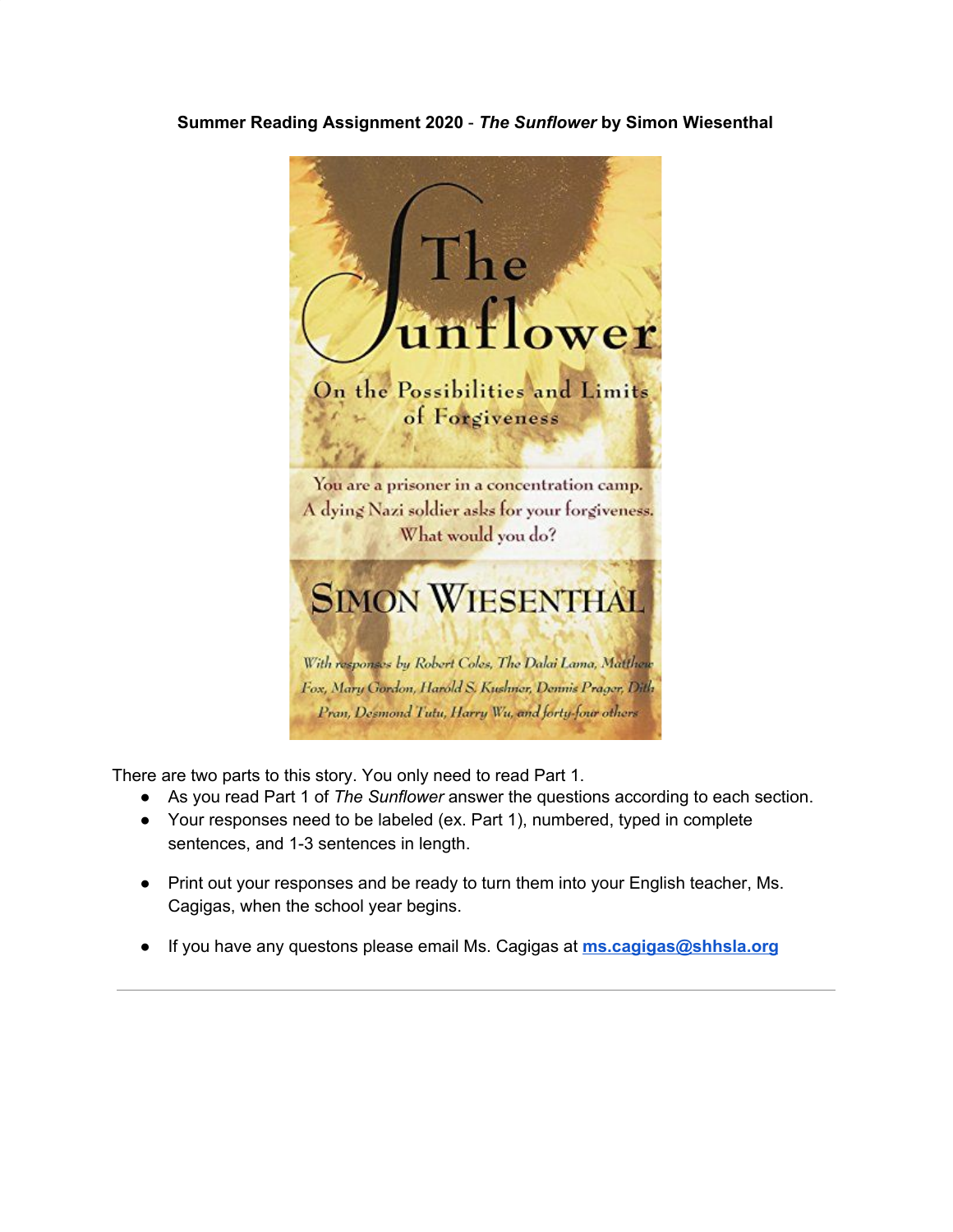### *The Sunflower* **by Simon Wiesenthal**

## **Reading Questions**

### **Part I (pp. 9-30)**

1. List and describe each of the following characters: Arthur, Josek, and Simon.

2. Describe the Jewish prisoners' living conditions.

3. What are Simon's attitudes toward his God and his situation within the work camp?

4. Who are the "askaris"? Describe their personalities and attitudes toward the Jews.

5. For Simon, what do the sunflowers represent? Answers must get at the symbolic significance of the sunflower.

6. What memories does Simon have as the Red Cross nurse leads him through the "Reserve Hospital"? To whom does she lead Simon?

## **Part II (pp. 31-58)**

1. What happened to Simon's mother? What was more than likely her final destination?

2. Describe the dying man (name, age, occupation, parents, childhood, religion, NAZI involvement, etc.).

3. Why has the dying man summoned Simon to the side of his deathbed?

4. What are some of the thoughts, feelings, and/or questions running through Simon's mind as the dying man begins his story?

5. What horrendous crime(s) does Karl confess to Simon?

6. What accident put the SS soldier in the hospital? What caused him to hesitate in the German assault on Tagamog?

7. What does the SS soldier ask of Simon? Why?

8. What is Simon's "answer" to Karl's final request?

# **Part III (pp. 58-78)**

1. How did the Nazis make room for newly arrived prisoners? What was the ultimate Nazi plan?

2. Where did prisoners await their certain execution? Describe.

3. What questions plague Simon about the prisoners in the "pipe" and the SS man?

4. What does he believe would be Arthur, the cynic's, reaction? What is Arthur's initial reaction?

5. What is Adam's initial reaction? What is Adam's family history?

6. What is Josek's initial response? What is Simon's counter-argument to this response?

7. What has happened to the SS man? What does the nurse give Simon? What is his reaction?

# **Part IV (pp. 78-85)**

1. How many years have passed? What has happened to all the people Simon knew at the camp?

2. According to Simon, what was planned for the prisoners as soon as the Americans approached the camp?

3. What image(s) haunt Simon?

4. Who is the new prisoner? Why does no one at Mathausen ask about anyone else's past? **Part V (pp. 85-96)**